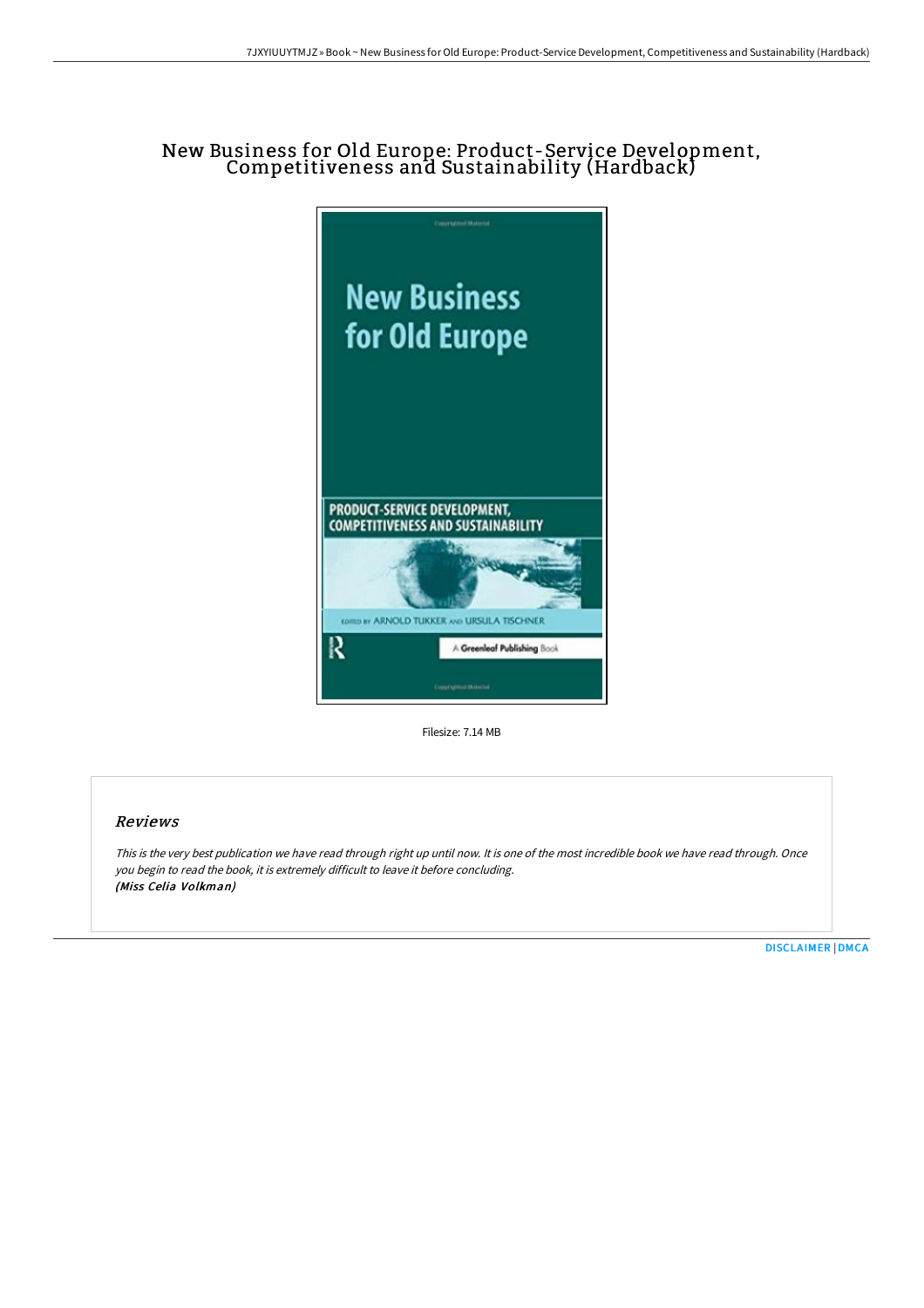## NEW BUSINESS FOR OLD EUROPE: PRODUCT-SERVICE DEVELOPMENT, COMPETITIVENESS AND SUSTAINABILITY (HARDBACK)



To get New Business for Old Europe: Product-Service Development, Competitiveness and Sustainability (Hardback) eBook, make sure you click the web link below and download the ebook or get access to other information which are related to NEW BUSINESS FOR OLD EUROPE: PRODUCT-SERVICE DEVELOPMENT, COMPETITIVENESS AND SUSTAINABILITY (HARDBACK) ebook.

Taylor Francis Ltd, United Kingdom, 2006. Hardback. Condition: New. Language: English . Brand New Book. Selling products used to be the standard way of doing business. Traditionally, it is left to the user to transform the purchase of a product into something that fulfils effectively a final-user need. Today, two streams of research - business management and sustainability - normally with very distinct perspectives on the world, have surprisingly converged to form a common conclusion: selling products is old-fashioned business. Companies should switch their focus to selling need fulfilment, satisfaction, or experiences. Or, in other words, selling integrated solutions or product-services. The business management literature argues that, by focusing on the integrated, final-client needs, and delivering integrated solutions fulfilling these needs, companies will be able to improve their position in the value chain, enhance added value of their offering, and improve their innovation potential. In a business world where many products are becoming equally well-performing commodities, this strategy is one of the ways to avoid a sheer competition on price - a type of competition that Europe never can win with emerging and low-cost economies such as China. In that sense, product-services can mean new business for old Europe. The sustainability knowledge stream argues that need-focused solutions could be inherently more sustainable than products. Product-services could offer the value of use instead of the product itself and decrease the environmental load in two ways. First, companies offering the service would have all the incentives to make the (product-)system efficient, as they get paid by the result. Second, consumers would be encouraged to alter their behaviour as they gain insight into all the costs involved with the use. Until today, the connections and interchange between the two research streams have been quite limited. The question of whether product-services truly are the...

 $\mathbf{B}$ Read New Business for Old Europe: Product-Service Development, [Competitiveness](http://www.bookdirs.com/new-business-for-old-europe-product-service-deve.html) and Sustainability (Hardback) Online

**Download PDF New Business for Old Europe: Product-Service Development, [Competitiveness](http://www.bookdirs.com/new-business-for-old-europe-product-service-deve.html) and Sustainability** (Hardback)